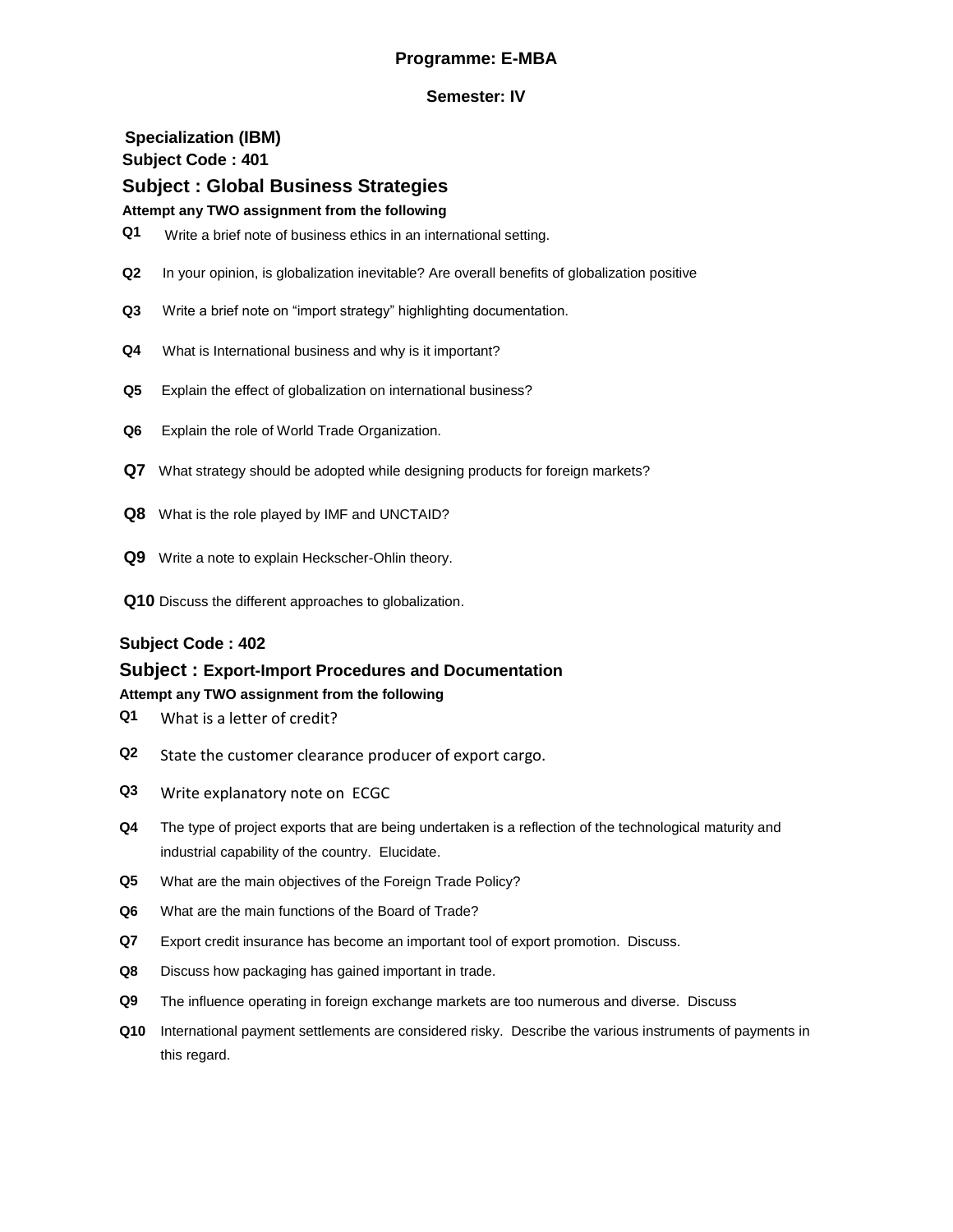#### **Subject : International Marketing**

#### **Attempt any TWO assignment from the following**

- **Q1** What is global marketing? Write in details with its scope, importance, problems in detail.
- **Q2** Distinguish between multinational, international, transnational and global operations with suitable examples
- **Q3** Explain "International Product Life Cycle" and its importance in international marketing planning.
- **Q4** Write in detail on International marketing mix.
- **Q5** Standardization V/s Adaptation
- **Q6** What are the types of intermediaries?
- **Q7** Define Direct Marketing in detail.
- **Q8** Define direct mail campaign in detail?
- **Q9** What is global branding?
- **Q10** Explain the role of government in foreign trade. Discuss the different forms of regional economic co-operation

## **Subject Code : 404**

## **Subject : Foreign Exchange Markets**

- **Q1** Discuss various derivative instruments recently used in forex market
- **Q2** What do you understand by Forex Exposures? In this context, explain transaction, translation and economic exposure.
- **Q3** What is an External Hedging technique used to manage the exchange risk?
- **Q4** Define the term Exchange rate. Also describe the process involved in its development.
- **Q5** Write a note on the developments in the European Monetary Union.
- **Q6** Who are the participants in foreign exchange market?
- **Q7** Write on Derivative Market with its types.
- **Q8** Explain all the three types of foreign exchange exposures in detail with suitable example.
- **Q9** Describe with the help of diagrams the working process of the following payment methods:
	- a) Personal cheques
	- b) Drafts
	- c) Documentary Collection
	- d) Clean collection
	- e) Simple pay order
- **Q10** Summarize the importance as well as roles of the foreign trade documents.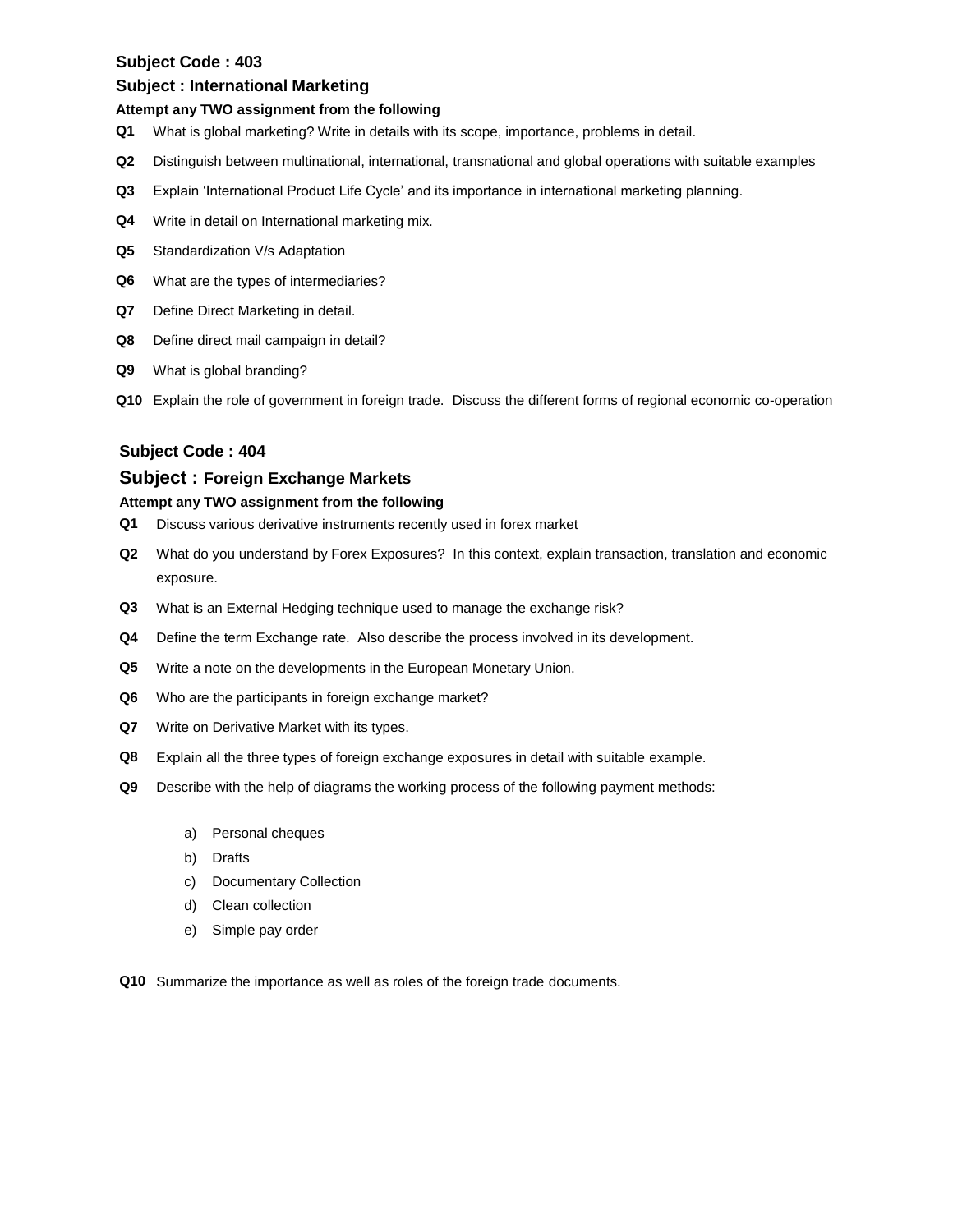## **Subject : India's Foreign Trade Policy**

### **Attempt any TWO assignment from the following**

- **Q1** Define Special Economic Zone in detail.
- **Q2** Discuss import policies and import licensing in detail.
- **Q3** Prepare a case of company who wants to start representative office abroad or joint venture abroad. Present the case in written form.
- **Q4** Give overview of changes in the objectives of EXIM policy since independence.
- **Q5** Study the statistical data of Export and Import to understand pattern/ trend/ structure and prepare a report on the same.
- **Q6** Define nature of balance of payments with its components in detail.
- **Q7** Write various deliberate measures in detail.
- **Q8** What is conceptual framework of the balance of payment?
- **Q9** Differentiate between balance of payment and balance of trade.
- **Q10** Define Foreign Trade in India and legal framework in detail.

## **Specialization in Production**

## **Subject Code : 401**

## **Subject : Production Planning and Control**

- **Q1** Write Procedures for Production Planning.
- Q2 Discuss the principles which are to be used for successful product planning and control function. In this highlight forecasting of inventory is necessary.
- Q3 Discuss the importance of documentation and its detail procedures.
- Q4 What is Aggregate Planning? Write its objectives, techniques and strategies in detail.
- Q5 Define JIT in detail.
- Q6 What is quality management?
- Q7 What is ERP?
- Q8 Write Procedures for Production Planning.
- Q9 Discuss the principles which are to be used for successful product planning and control function.
- Q10 Write the short note on following :
	- a. Production Planning
	- b. Production Control
	- c. Routing Scheduling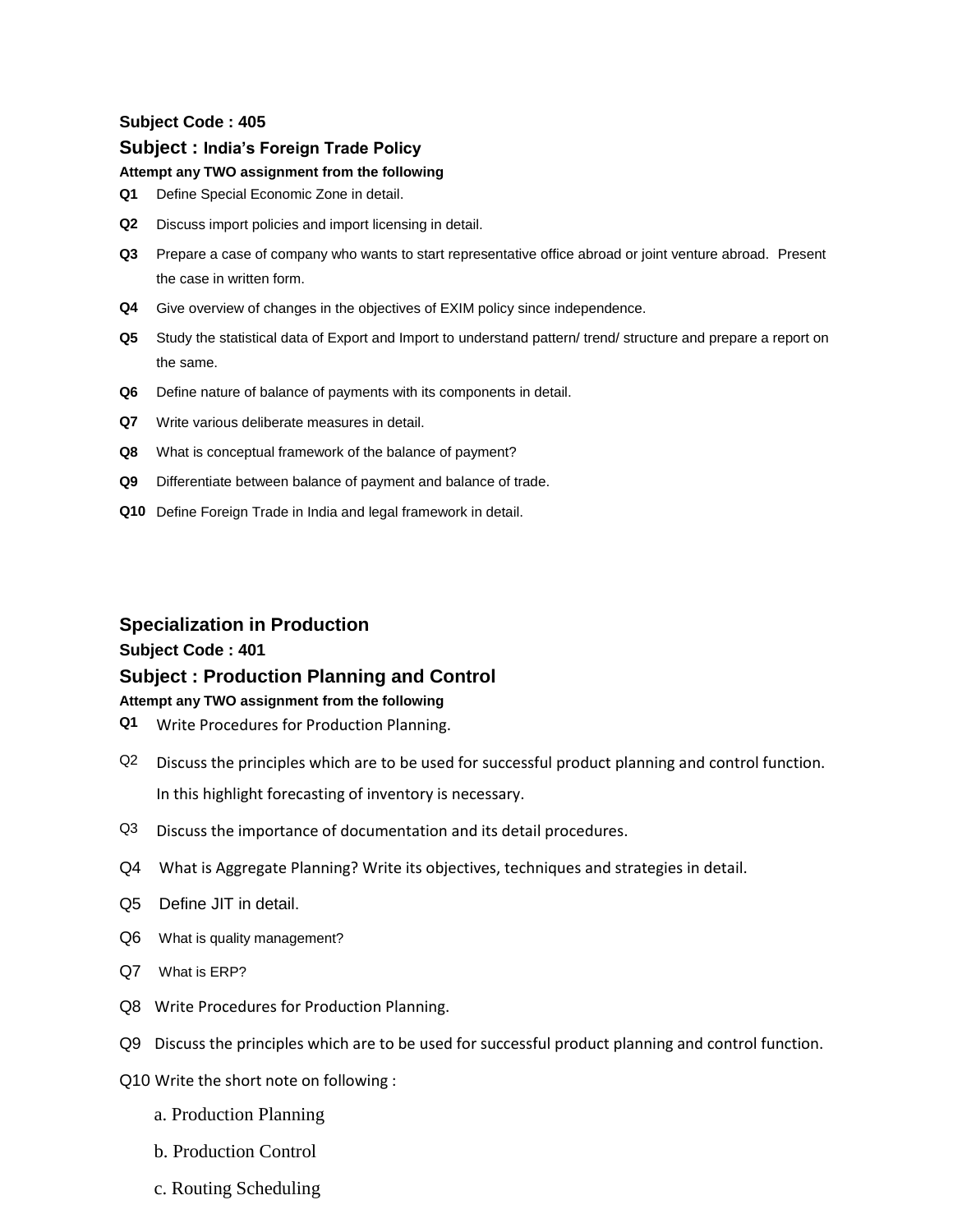# **Subject : Operations Research**

## **Attempt any TWO assignment from the following**

- Q1 What are the types of inventory?
- Q2 Write note on sensitivity analysis.
- Q3 Explain the quadratic programming
- Q4 Write on Linear Programme in detail.
- Q5 Discuss History and significance of Operation Research and modern business management.

Q6 Write a notes on the following:

- a) Application and Limitations of Linear Programming Problem.
- b) Applications of Transportation problem
- Q7 What is an unbalanced assignment? How can it be balance? How will you solve an assignment problem if profit is to be maximized?
- Q8 Operation Research as a tool in decision making. Discuss.
- Q9 Explain the meaning and origin of operations research with the help of definitions and examples.
- Q10 Which Indian companies use operations research? Also discuss about the nature of operations research with the help of examples.

## **Subject Code : 403**

## **Subject : Logistics Management**

- **Q1** "It is the integration of the business processes of all firms in the supply chain where the real "gold" can be found." Do you agree or disagree? Justify your answer.
- **Q2** What are the ways of Streamline Customs Processes and Maximize Trade Agreements?
- **Q3** Explain the interacting between logistics and functional members of a supply chain with examples.
- **Q4** What is Logistics and four stages in the development of the logistics function.
- **Q5** What is supply chain management; write in detail its components, benefits and types.
- **Q6** Write importance of Logistics in various sections.
- **Q7** What are the financial measures of logistics performance?
- **Q8** Write a note on Models for logistics integration.
- **Q9** Write a detail note on Supplier Relationships?
- **Q10** Explain the concept of International SCM in brief.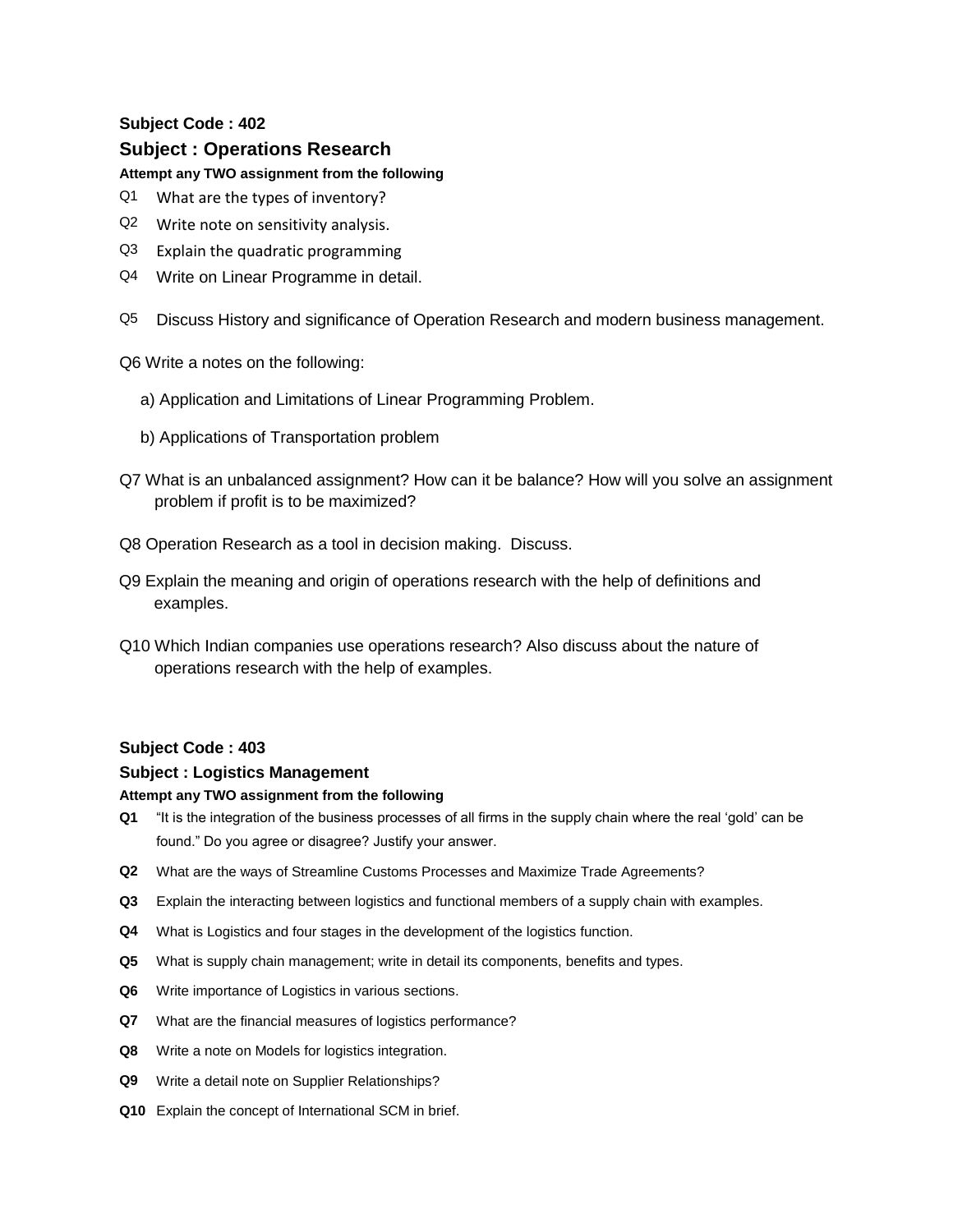## **Subject : Transportation Management**

#### **Attempt any TWO assignment from the following**

- **Q1** What are the recent activities undertaken by government to improve transportation across the country. Describe briefly with approximate timelines and budgeted cost.
- **Q2** What are the key features of Motor Vehicle Act, 1988 and what impact does it leave on the urban transportation system?
- **Q3** Describe what congestion charge is and give your opinion as to whether you are "For" or "Against "it. Citing logical reasoning.
- **Q4** a) What are the main provisions given in Motor Vehicles Act. 1988.
	- b) Define 'Area' as per Motor Vehicles Act, 1988.

# **Q5** a) What is the scope of transportation development in future?

- b) What is your understanding on the present development system of transportation?
- **Q6** Explain transport safety and security.
- **Q7** Write a note on Cost/ benefit analysis in transportation system.
- **Q8** What are the legal and administrative issues involved in transportations?
- **Q9** Write a note on the following:
	- a) Need for national policy
	- b) Parking
	- c) Capacity building
	- d) Freight traffic
- **Q10** Discuss Urban transit in detail with its challenges.

## **Subject Code : 405**

## **Subject : Service Operations Management**

- **Q1** Describe the importance facility, location and layout for a services industry?
- **Q2** What is service operation management?
- **Q3** What are the similarities and differences in terms of the challenges faced by a large house and contents insurance for stately homes?
- **Q4** What is Capacity Planning and what are the factors affecting capacity expansion?
- **Q5** What are the tools in APP?
- **Q6** Explain job design, what are the factors affecting job design?
- **Q7** Write a detailed note on role process technology and efficiency in service delivery?
- **Q8** Explain queue management, queuing theory and simulation and what are the limitations of queuing theory?
- **Q9** Explain in detail Queuing Theory and develop a case to describe waiting line analysis?
- **Q10** What are the various challenges faced in operation management of services? Explain with the help of examples.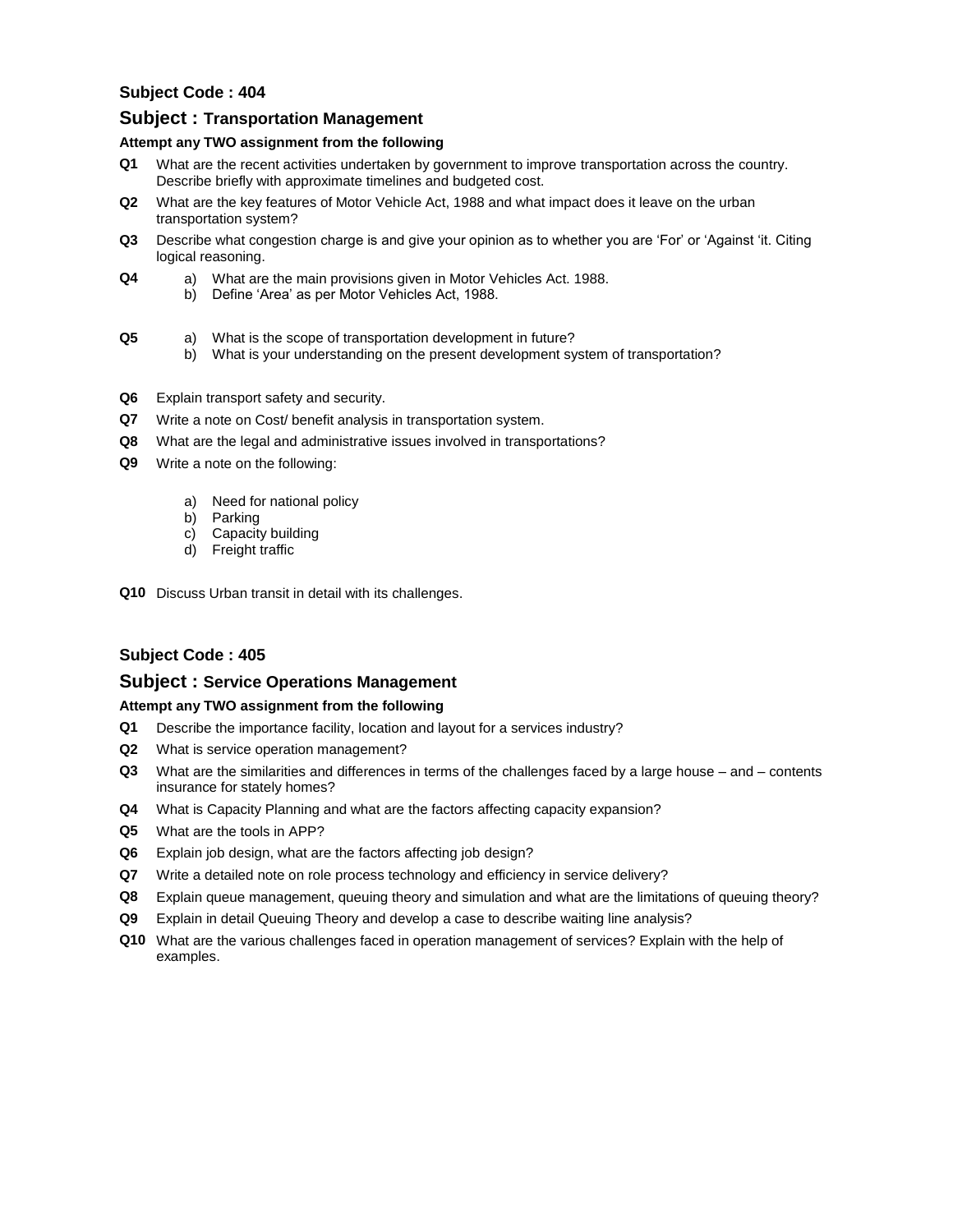# **Specialization in Finance Subject Code : 401**

# **Subject :Investment Analysis & Portfolio Management**

## **Attempt any TWO assignment from the following**

- **Q1** Discuss various approaches to investment decision making.
- **Q2** Explain in brief the portfolio management process.
- **Q3** Write note on portfolio return with example.
- **Q4** What are the features of investment planning? How is risk profiling done?
- **Q5** What is the arbitrage pricing theory? What is included in an arbitrage portfolio?
- **Q6** What is high frequency trading and what is its impact on Efficient Market Hypothesis?
- **Q7** Provide a detailed overview of bond management.
- **Q8** Give a detailed analysis of corporate debt instruments.
- **Q9** List the various types of investments in the securities market.
- **Q10** Which are the various types of derivatives? What kinds of channels do derivatives use and what kinds of contracts are included? State the latest developments that have been seen in the derivatives market in India.

# **Subject Code : 402**

## **Subject : Mergers & Acquisitions**

## **Attempt any TWO assignment from the following**

- **Q1** Differentiate between merger, acquisition, amalgamation and takeover.
- **Q2** Explain the different types of mergers and how can mergers increase the market share of the merged company.
- **Q3** What are the different ways in which mergers can be financed?
- **Q4** Explain the term "merger".
- **Q5** What is the place of exchange regulation in respect of business combination
- **Q6** What is SWOT Analysis and how is it relevant for companies?
- **Q7** Discuss the guidelines of takeover given by SEBI
- **Q8** Explain the different steps of merger.
- **Q9** What are the different functions of financial statements?
- **Q10** State the differences between licensing of patents and transfer of know-how.

# **Subject Code : 403**

# **Subject : Management of Financial Institutions & Services**

- **Q1** 1. What are the various classification of Financial Institutions? 2. Discuss the functions of Financial Institutions?
- **Q2** What is financial institution? Explain its significance in the Indian Financial system.
- **Q3** What is an Interest Rate? What are the components of Interest rate.
- **Q4** Discuss the functions of Commercial Banks and services rendered by them.
- **Q5** Explain in detail Foreign Exchange and Interest Rate related contracts.
- **Q6** Discuss the organization and Management of RBI. What are the functions of RBI?
- **Q7** What are the objectives of Asian Development Bank
- **Q8** Write notes on Any two:
	- a) Application of wealth maximization model to financial decisions
	- b) Role of development Financial institutions in the financial system.
- **Q9** Discuss capital adequacy norms. What do you understand by risk adjusted assets and off balance sheet items?
- **Q10** Discuss the operation of one of a major Financial Institutions in India namely ICICI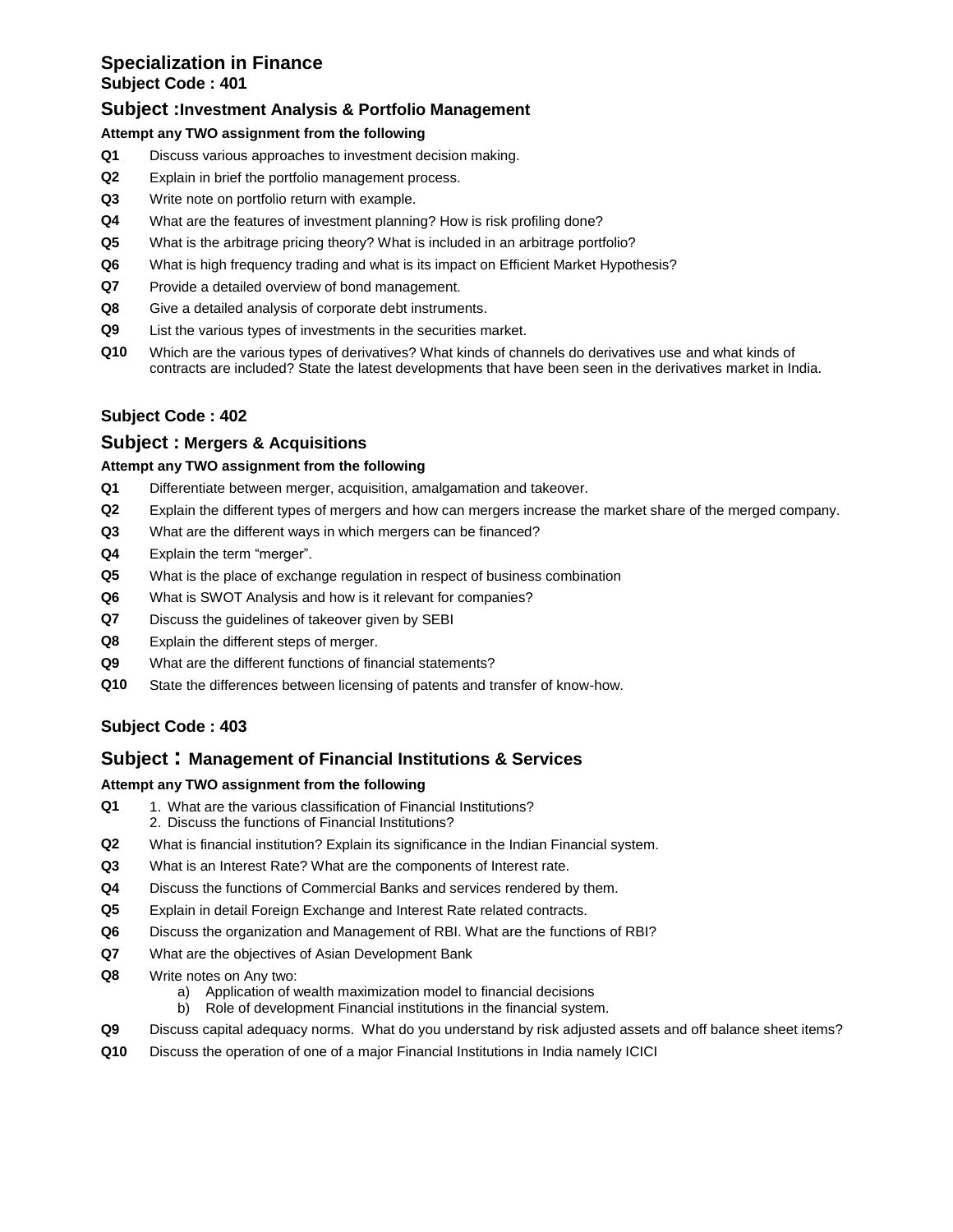## **Subject : Management Control System**

#### **Attempt any TWO assignment from the following**

Q1 Discuss the characteristics of effective management control system with a suitable example.

Q2 Explain with suitable example the steps involved in a control process.

Q3"Non Profit organizations do not need management control system since they are providing charitable

services". Examine the statement.

- Q4 write on why do we need controls and tools and techniques and scope of control
- Q5 Define concept of organization structure in detail with its components.
- Q6 What is strategic planning why it is necessary?
- Q7 Write different types of organizational design and their advantages and disadvantages.
- Q8 Define Management Control Process in detail with its scope and objective.
- Q9 Discuss Budgetary control in details.
- Q10 Write functions of organization and what are the principles of objectives.

#### **Subject Code : 405**

## **Subject : Foreign Exchange Management**

#### **Attempt any TWO assignment from the following**

**Q1** Explain the concept with suitable examples the Devaluation and Appreciation of the Currency of a country.

- **Q2** Describe the relationship between the rates of Foreign Currency and the Balance of Payment of a country.
- **Q3** What is Letter of Credit? What are its different types and applicability?
- **Q4** Define the term Exchange Rate and the process involved in its development**.**
- **Q5** Write a note on the developments in the European Monetary Union.
- **Q6** Write note on the participants in foreign exchange market.
- **Q7** Explain all the three types of foreign exchange exposures in detail with suitable examples.
- **Q8** Explain in detail the different methods used in the trade settlement in foreign trade.
- **Q9** Describe in detail the documentary credit operations of the banks.
- **Q10** Write about the recent developments, which have taken place in the foreign trade mechanism.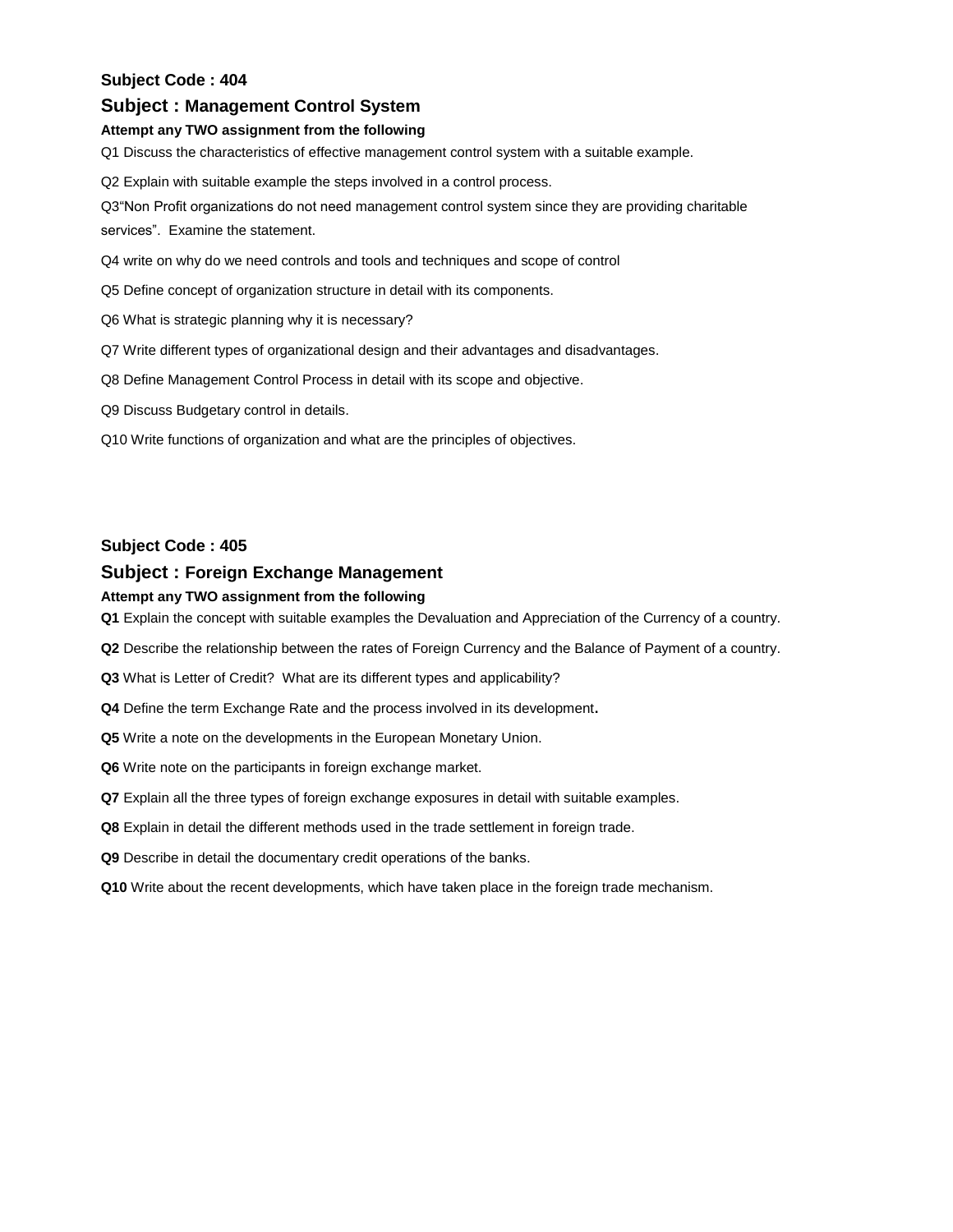# **Specialization in Marketing**

# **Subject Code : 401**

#### **Subject : Consumer Behaviour**

#### **Attempt any TWO assignment from the following**

- Q1 Discuss post purchase behavior of customer with examples.
- Q2 What do you mean by the term consumer delight?
- Q3 Write explanatory note on group dynamics
- Q4 Discuss with example the differences between consumer delight and consumer surprise.
- Q5 Explain the various consumer decision-making process models.
- Q6 Describe the diffusion of innovation process from the perspective of consumer behavior, with the help of a practical example.
- Q7 Who is considered a global consumer? What are the cultural and environmental dynamics of a global consumer?
- Q8 What is social responsibility of a marketer towards its consumers?
- Q9 Trace the rise of consumerism in India. Also write briefly about the typical traits of an Indian consumer
- Q10 Discuss the impact of psychoanalysis on advertising.

## **Subject Code : 402**

#### **Subject : Advertising & Media Management**

### **Attempt any TWO assignment from the following**

- Q1 Write a short note on copy writing.
- Q2 In which way does the advertising of industrial products differ from the of consumer products?
- Q3 Discuss the various types of advertising media and their respective advantages and disadvantages.
- Q4 Provide a detailed study of the trends emerging in advertising, vis-à-vis the Internet and other digital media and the effects of these trends on traditional print advertising.
- Q5 Analyze the various dimensions of corporate advertising and highlight their impact on the image of a company.
- Q6 Discuss the statement "advertising is relevant to all the stages of product life cycle.
- Q7 Explain the role of advertising in the dynamic business scenario.
- Q8 What significance does advertising have in the promotion mix and advertising mix? Explain with example.
- Q9 List the social, cultural and ethical issues in advertising.
- Q10 What is media research? How is it performed? State its applications in marketing and advertising.

## **Subject Code : 403**

#### **Subject: - Sales & Distribution Management**

#### **Attempt any TWO questions from the following**

- Q.1 "Drop in sales is bad, loss of goodwill the worst". Explain fully by citing examples.
- Q.2 Develop direct marketing plan for marketer of cosmetics in India.
- Q.3 "Sales quota and sales territory go hand in hand" Justify by citing examples.
- Q.4 What is selling? Explain its importance.
- Q.5 Describe the role of salesperson.
- Q.6 What are objectives of personal selling?
- Q.7 What are the factors that have a positive effect on customer"s perceptions?
- Q.8 Discuss the policies and legal issues in marketing channel.
- Q.9 Do you think channel planning plays an important role in today"s organization? Give your arguments.
- Q.10 What is the role of cost in sales? Elucidate the need for cost analysis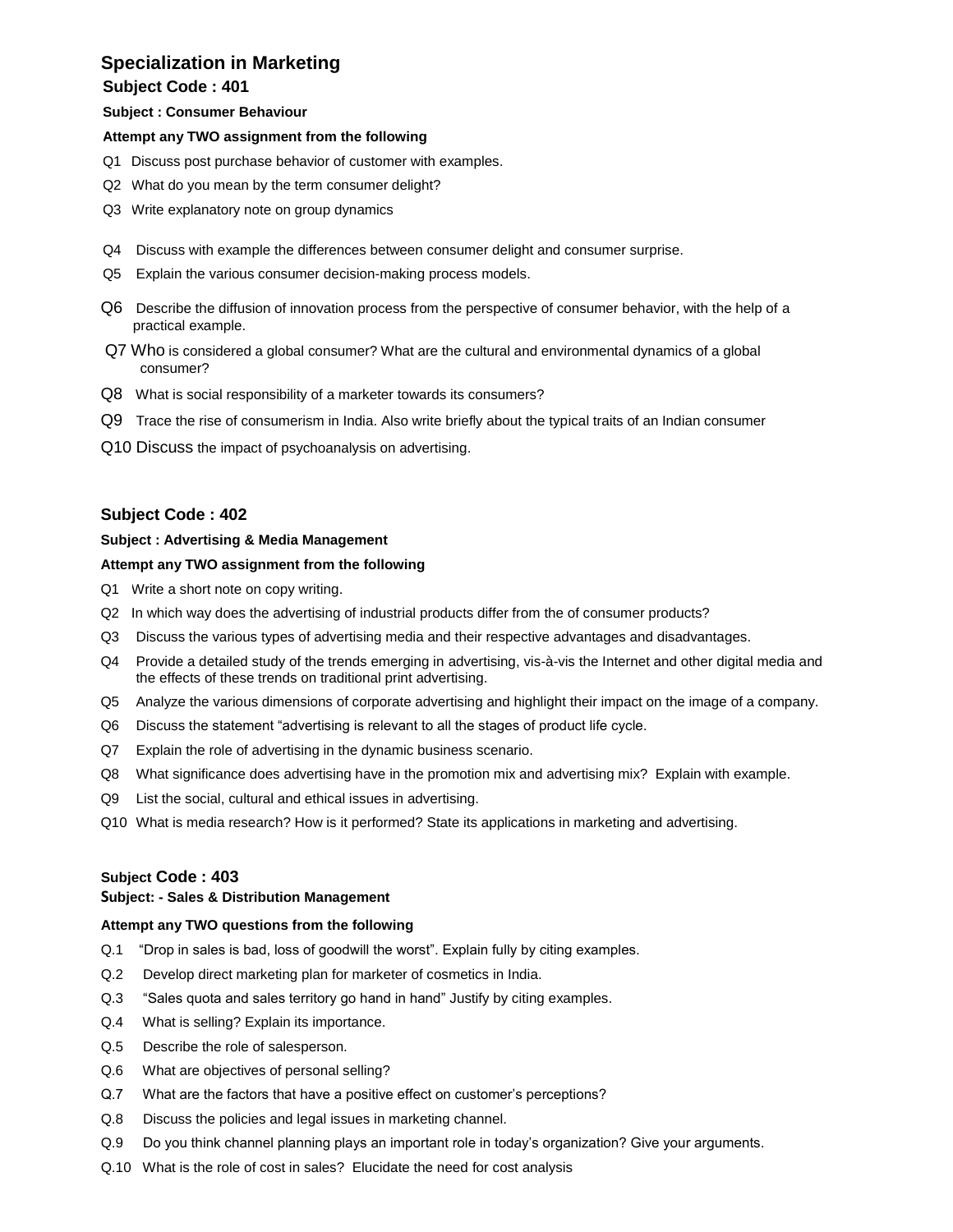# **Subject Code : 404 Subject: -Brand Management**

#### **Attempt any TWO questions from the following**

- Q.1 What is a brand? Explain in detail the concepts of brand hierarchy and brand personality by citing examples.
- Q.2 Explain in detail the mechanism of brand creation and apply it to an automobile industry.
- Q.3 Outline the significance of branding strategy with special reference to service organization of your choice.
- Q.4 Explain what a brand is. What are the attributes of a brand? What are the characteristics of good brand?
- Q.5 What do you understand by "Brand Architecture"? Why it is needed? Discuss different brand architecture with suitable examples.
- Q.6 Write short notes on the following:
	- a) Retail Branding
	- b) Brand Extension
- Q.7 Write short notes on the following:
	- a) Organisational Association
	- b) Brand Loyalty
- Q.8 What are the merits and demerits of unrelated brand extensions? Discuss in the context of Kingfisher?
- Q.9 What way global branding differs from domestic branding? Explain with the help of any one global brand a domestic brand.
- Q.10 What is brand equity? What are the various methods by which brand equity is measured? Discuss any one method in detail.

# **Subject Code : 405 Subject: - Services Marketing**

Attempt any TWO questions from the following

- Q.1 What are the elements of customer services? Which other issues influence the same? Discuss. Quote suitable examples.
- Q.2 What are the steps in new service development process? Explain.
- Q.3 Explain the GAP model of service quality.
- Q.4 Define services? What are the service characteristics? List ten major service industries.
- Q.5 How do service processes in service operation differ from those in manufacturing operations? Explain with example.
- Q.6 Explain with example the dual role of customers as producers and users of services.
- Q.7 Define quality in the context of "service". How would you develop quality culture in a service sector organization?
- Q.8 Write short note on the following:
	- a) Market positioning of 'service'
	- b) Service Flow chart
- Q.9 Write short note on the following:
	- a) Complaint Management
	- b) Importance of "PR" in service sector
- Q.10 List out the information required to maintain an information system for providing quality service in the following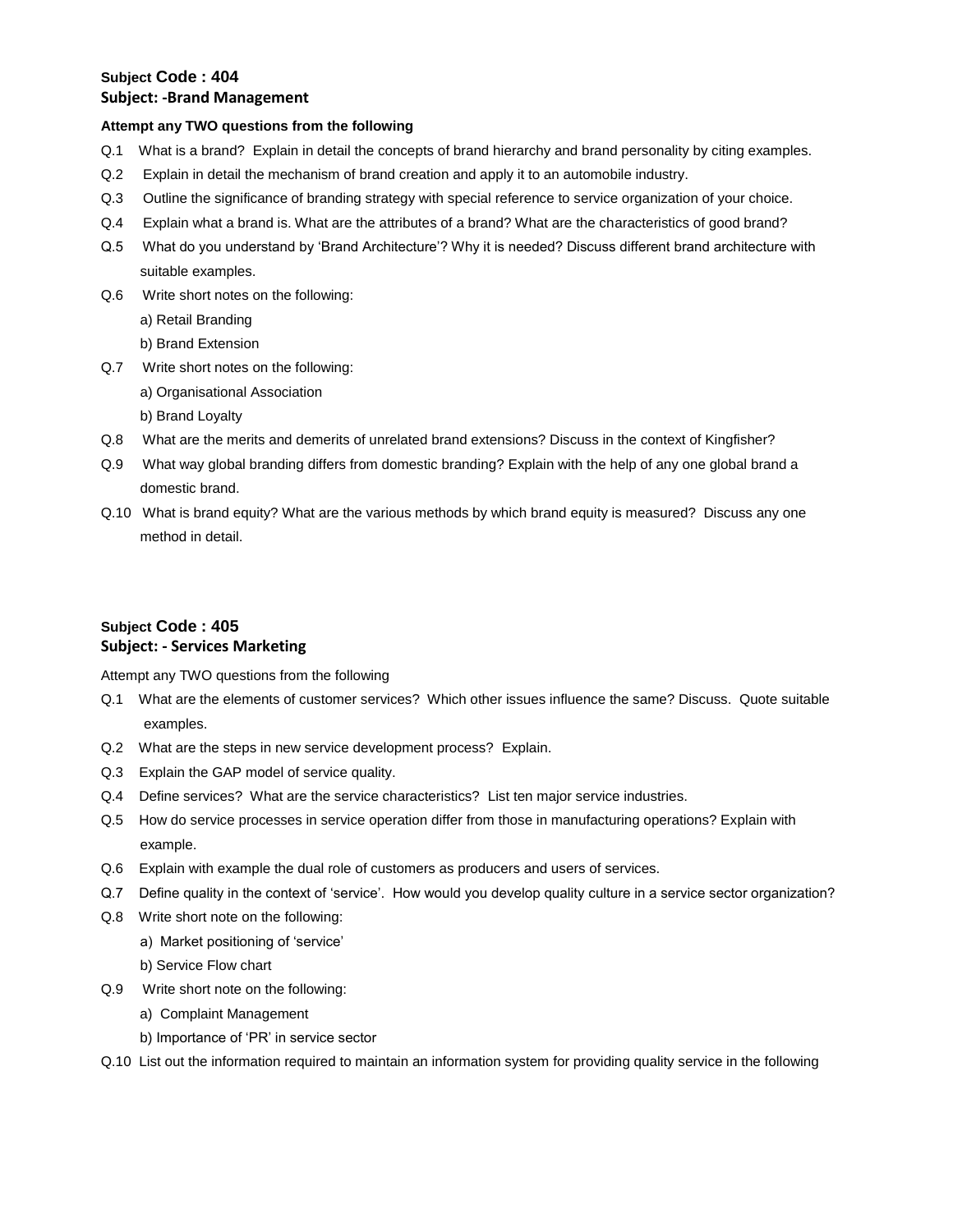# **Specialization in HRM**

#### **Subject Code: 401**

**Subject: Labour Legislation**

Attempt any TWO assignments from the following

- Q1 Define the Jurisprudence and how it is related to natural justice?
- Q2 Explain various Health and Safety Provisions put in the Factories Act 1948.

#### Q3 Write Short Note on any two of the following:-

- 1. Defined Wages as per Payment of Wages Act 1936.
- 2. Explain 6 prominent Trade Unions.
- 3. Prohibition of Child Labour

#### Q4 Write in short

- Working hours of a registered factory.
- Commercial Establishment  $\bullet$

Q5 Define jurisprudence and state the role of the Supreme Court in the evolution of jurisprudence.

Q6 How are establishment registered?

Q7 What are strike, lockout, layoff and retrenchment? Give examples of each.

Q8 Write a short note on the history of trade union movement in India.

Q9 Discuss the health, safety and welfare provisions in Factories act 1948.

Q10 Discuss the features of Industrial Disputes Act, 1947.

#### **Subject Code : 402**

#### **Subject : Training & Development Management**

- Q1 What is the Training& Development? Explain the role and responsibilities of HRD manager in Training& Development.
- Q2 What is the learning? How it is different from Training?
- Q3 Describe various learning methods and state advantages of each such learning method.
- Q4 What is training need analysis? How TNA is done in an Organization?
- Q.5 Describe the systematic approach to training and development. What is the importance of training and development in an organization?
- Q6 What is e-learning and what are its various forms? Is it an effective mode of instruction? Support your answer with example.
- Q7 How are the audio visual aids selected for a training programme? What is their role and significance in training?
- Q8 Explain ways to evaluate a trainer, training methods and trainer effectiveness.
- Q9 List and describe the basic prerequisites of a training programme, in terms of learner, supervisor and the chosen training methodology.
- Q10 Discuss the state of management training in India.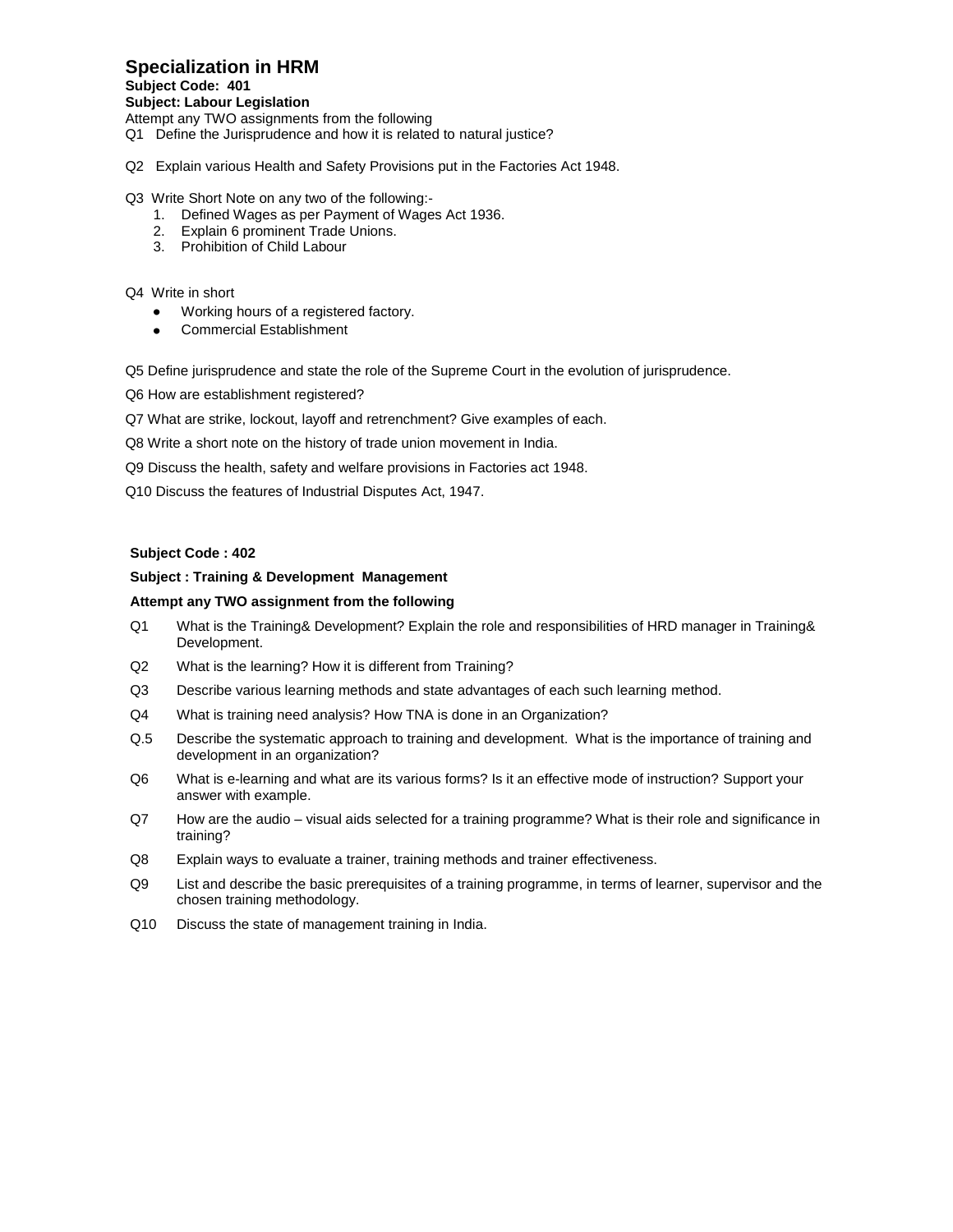#### **Subject : Compensation & Benefits Management**

#### **Attempt any TWO assignment from the following**

- Q1 State the components you would consider to compute cost to Company.
- Q2 Explain the concept of compensation and benefits management, highlighting its scope and importance.
- Q3 What is fringe benefits tax? Which are the various perquisites associated with it?
- Q4 Discuss the phenomenon of idle time and how companies
- Q5 Give detailed overview of job evaluation, including its objectives, principles, advantages, disadvantages, methods and uses.
- Q6 Discuss reward management and the concept of total rewards system.
- Q7 Write short note on
	- a) Cost of Company (CTC)
	- b) Labour cost and its Components
- Q8 Which are the factors that affect compensation and benefits decisions in companies?
- Q9 Write short note on
	- Different types of wages  $\bullet$
	- Idle Tim
- Q10 A BPO company is facing a problem of attrition because of problems and threats arising from the transport arrangement made by the company for the its employees which is out sourced. Suggest measure to improve the situation and reduced the rate attrition.

#### **Subject Code : 404**

#### **Subject : Performance Management Systems**

- Q1 Explain various methods of performance appraisal. Discuss what factors you would take into consideration for devising an appraisal system for BPO Industry.
- Q2 Discuss the process by which performance standards can be used to encourage employee development.
- Q3 Write short notes on the following:
	- c) Job analysis and job description
	- d) HR audit
- Q4 Explain in detail the factors you will consider for measuring the impact of performance management on industrial relations?
- Q5 Discuss the role of performance appraisal in measuring effectiveness and identification of Training needs
- Q6 Leadership style and culture of the organizations influence the implementation of performance appraisal system in organization. Discuss with suitable examples.
- Q7 Write short notes on the following:
	- a) Performance management and compensation policies
	- b) Performance Measures
- Q8 Write on job evaluation in detail
- Q9 What are guiding principles of performance management?
- Q10 Explain in detail the concept of performance management. Enumerate its role in aligning business strategies with organizational effectiveness.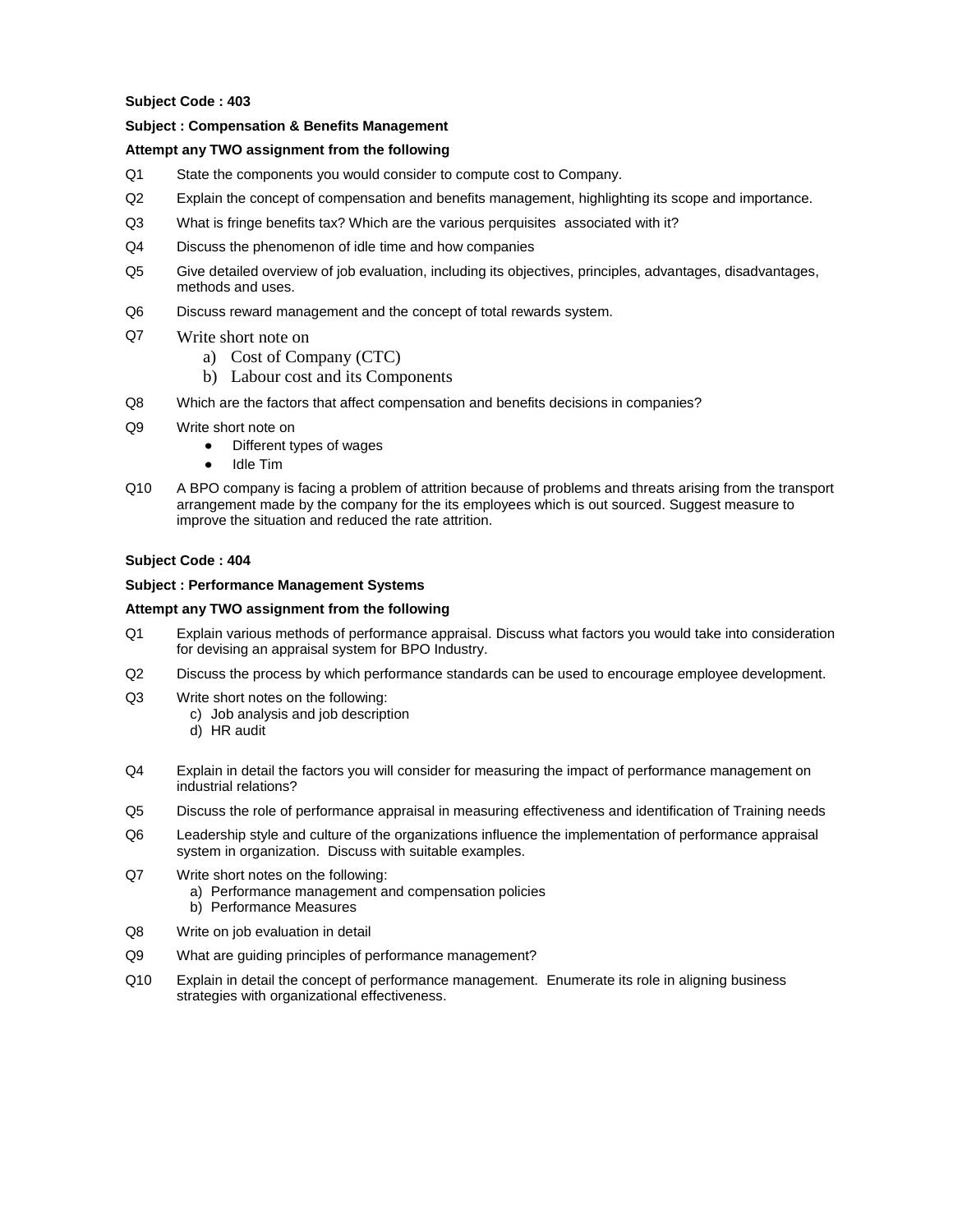#### **Subject: Organizational Development and Change Management**

#### **Attempt any TWO assignments from the following**

- Q1 How is "Model" useful in understanding change? Discuss any one model of change management
- Q2 Discuss in detail the "Role Analysis Technique" of team building.
- Q3 Explain the role of Participation and Empowerment in Organization Development.
- Q4 Discuss in detail the transactional analysis and its importance in OD
- Q5 Describe the importance of re-engineering
- Q6 What is Beckhard"s confrontation meeting?
- Q7 What are the team intervention techniques?
- Q8 Describe the classification of OD.
- Q9 What is organization diagnosis?
- Q10 Discuss the history of OD in detail.

## **Specialization in Retail Management**

**Subject Code: 401**

#### **Subject: - Fundamentals of Retail**

Attempt any TWO questions from the following Q.1 In detail, answer the following:

- 1. Briefly explain the Global Retailing scenario.
- 2. Briefly explain all the concepts linked to retailing.

Q.2 In detail, answer the following:

- 1. Who Independent retailers? What are the advantages and disadvantages of independent retailing?
- 2. What is a vertical market system?

Q.3 In detail, answer the following:

- 1. What are the core components of the store-environment design?
- 2. While designing the store layout what options does a retailer have?

#### **Subject Code: 402**

# **Subject: - Merchandising and Sales Promotion**

# **Attempt any TWO questions from the following**

- Q.1 Explain planning and controlling of Merchandising assortment and support.
- Q.2 Explain the difference between paid impersonal communication, paid personal communication, unpaid impersonal communication and unpaid personal communication.
- Q.3 What are corporate brands and what are its advantages?

#### **Subject Code: 403 Subject: - Information Technology, MIS and E-Retailing Attempt any TWO questions from the following**

Q.1 Explain the evolution of E-Commerce and its importance in retail industry?

Q.2 What do you understand by terms CRM? Explain with suitable examples.

Q.3 Write Short notes on any TWO of the following:

- (a) E-retaining Technology
- (b) MIS in Retail
- (c) IT in SCM